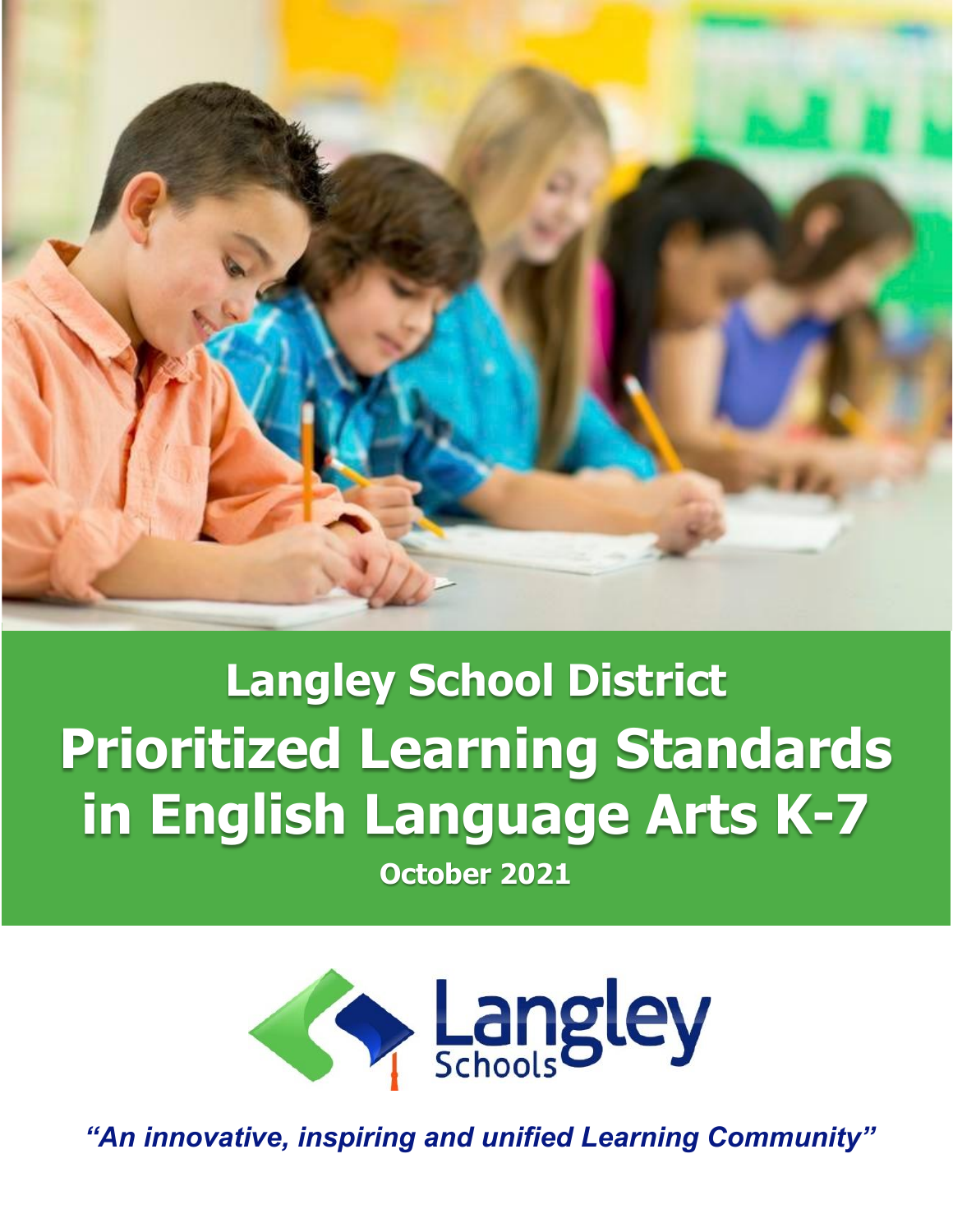

# Prioritized Learning Standards in English Language Arts K-7

# **INTRODUCTION**

As we move forward in the implementation of Response to Intervention structures in Langley schools, it is imperative to determine prioritized learning standards in English Language Arts (ELA) within the District AND within the school, based on what we know about students' strengths and growth areas. All ELA curricular content and competencies are important and connected, but when having to prioritize learning standards, the idea of what is foundational or essential needed to be addressed. It is important to continue to embed aboriginal worldviews and perspectives as well as the core competencies into ELA learning.

This document represents the prioritized essential learning standards in English Language Arts K-7, developed by District Instructional Services teachers and administrators. Schools can use this document as the foundation for this work and add to the prioritized learning standards from what they know about their own students in their school context.

# THE FOLLOWING OUESTIONS WERE CONSIDERED IN PRIORITIZING ELA LEARNING STANDARDS:

## What is new curricular content at the grade level?

Look at the previous grade levels to see what new curricular content is being introduced at the grade level. For example, Story Curricular Content in Grade 4 includes evidence, Grade 5 includes perspective/point of view, Grade 6, techniques of persuasion, and Grade 7, argument.

# What curricular content is necessary to review, practice and enhance knowledge of, that is essential for continuous literacy development?

Some curricular content and competencies need ongoing review and practice, such as "use reading and metacognitive strategies" (content) and "use a variety of comprehension strategies before, during, and after reading, listening, or viewing to deepen understanding of text" (competency).

The following includes suggested prioritized learning standards for each grade level.

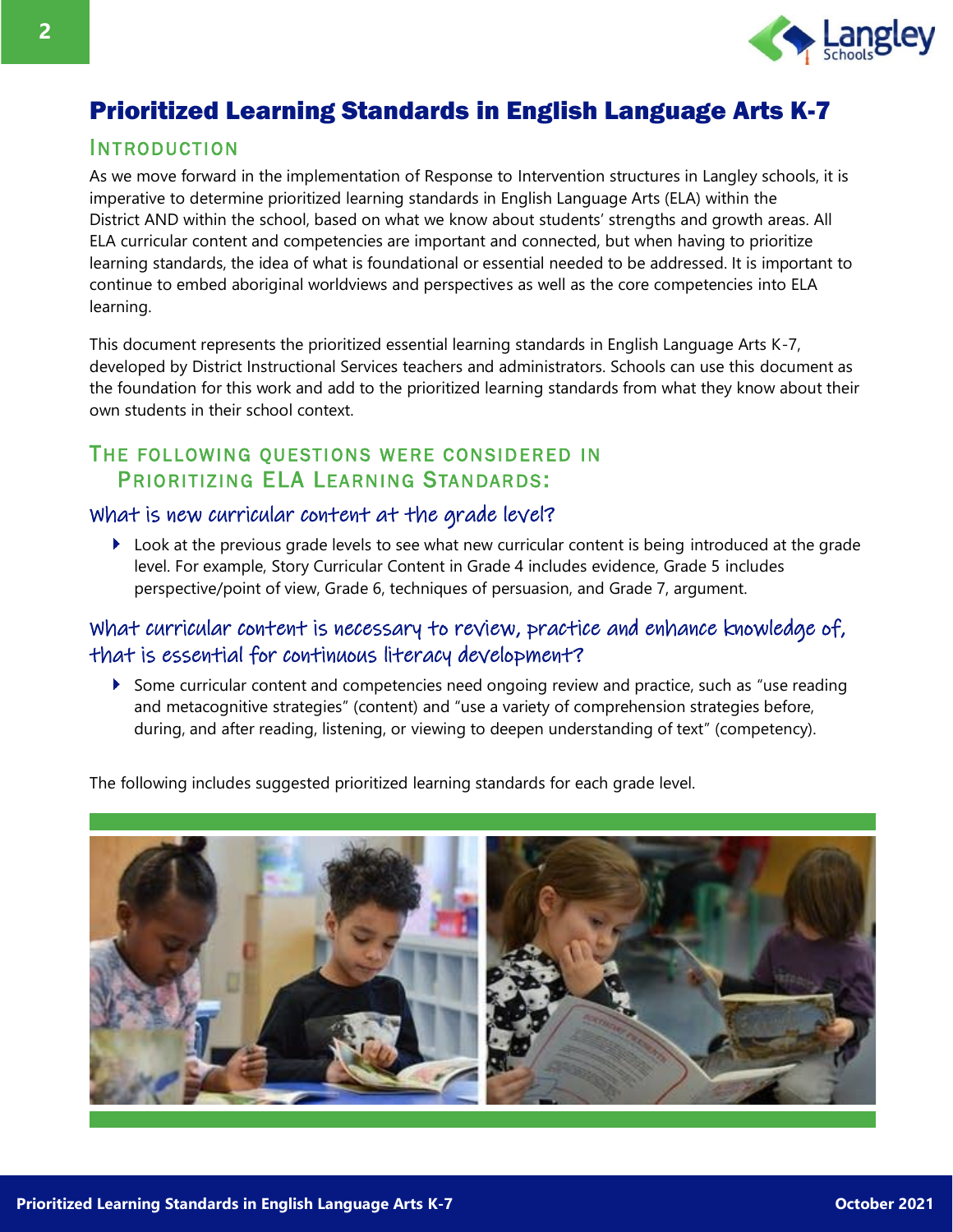

# **KINDERGARTEN**

| <b>PRIORITIZED CURRICULAR CONTENT</b>                   |                                                                                                         |                                                                                                                                                                                     |
|---------------------------------------------------------|---------------------------------------------------------------------------------------------------------|-------------------------------------------------------------------------------------------------------------------------------------------------------------------------------------|
| <b>Story</b>                                            | <b>Strategies and Processes</b>                                                                         | <b>Language Features, Structures</b><br>and Conventions                                                                                                                             |
| • structure of story<br>• literary elements and devices | • reading strategies<br>• oral language strategies<br>• metacognitive strategies<br>• writing processes | • concepts of print<br>• letter knowledge<br>• phonemic and phonological<br>awareness<br>• letter formation<br>• the relationship between<br>reading, writing, and oral<br>language |

## **PRIORITIZED CURRICULAR COMPETENCIES (CONNECT WITH THE CONTENT)**

## **Comprehend and connect (reading, listening, viewing)**

Use sources of information and prior knowledge to make meaning

Use developmentally appropriate reading, listening, and viewing strategies to make meaning

Explore foundational concepts of print, oral, and visual texts

Engage actively as listeners, viewers, and readers, as appropriate, to develop understanding of self, identity, and community

Use personal experience and knowledge to connect to stories and other texts to make meaning

Recognize the structure of story

#### **Create and communicate (writing, speaking, representing)**

Use language to identify, create, and share ideas, feelings, opinions, and preferences

Plan and create stories and other texts for different purposes and audiences

Explore oral storytelling processes

## For Instructional and Assessment Practices as well as Proficiency Indicators, please see the following via the Instructional Services website:

- **Kindergarten Balanced Literacy Guide**
- Kindergarten Screening Protocol
- CSL Guide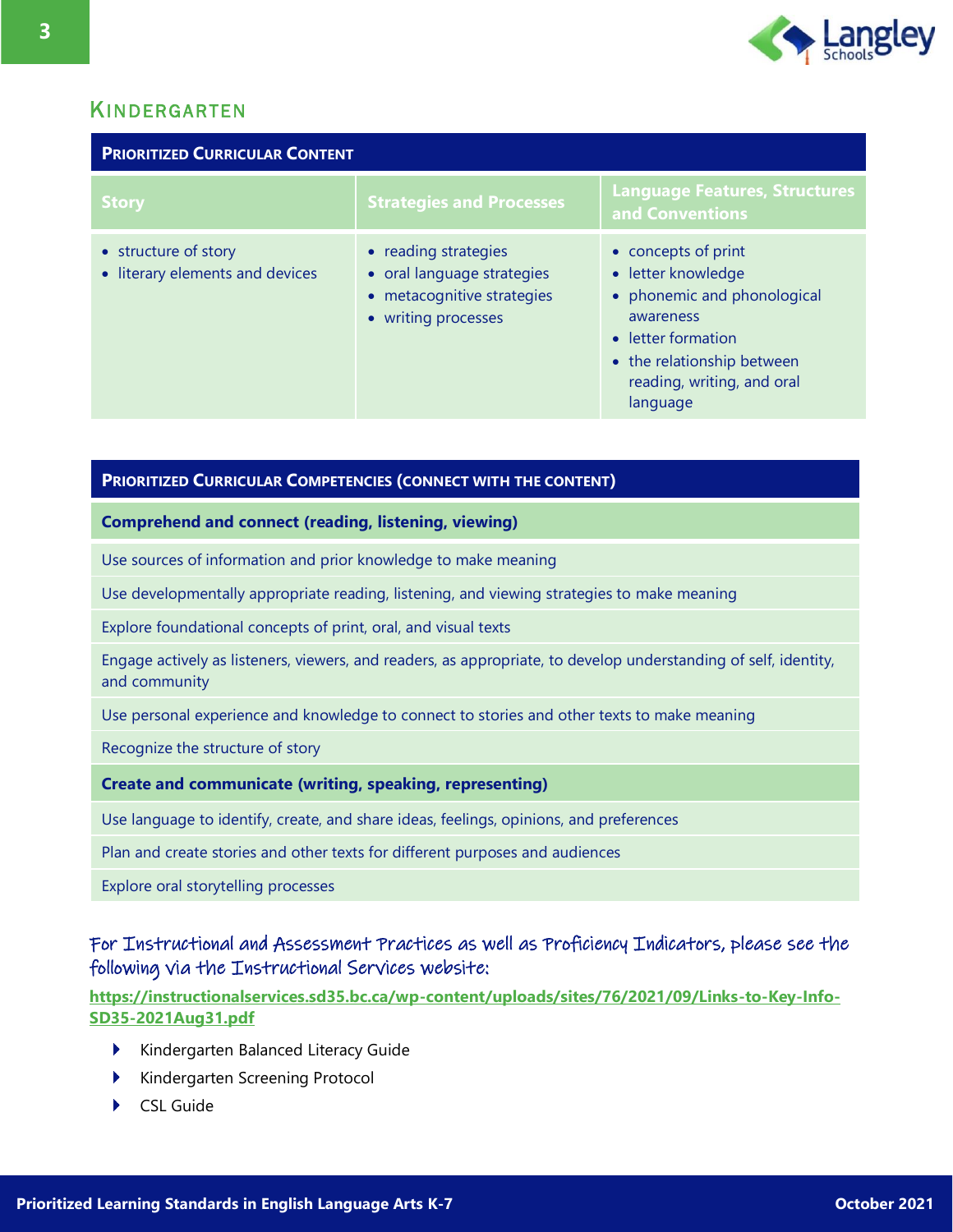

| <b>PRIORITIZED CURRICULAR CONTENT</b>                                                |                                                                                                              |                                                                                                                                         |
|--------------------------------------------------------------------------------------|--------------------------------------------------------------------------------------------------------------|-----------------------------------------------------------------------------------------------------------------------------------------|
| <b>Story</b>                                                                         | <b>Strategies and Processes</b>                                                                              | <b>Language Features, Structures</b><br>and Conventions                                                                                 |
| elements of story<br>literary elements and devices<br>vocabulary to talk about texts | reading strategies<br>oral language strategies<br>$\bullet$<br>metacognitive strategies<br>writing processes | concepts of print<br>print awareness<br>phonemic and phonological<br>awareness<br>letter formation<br>sentence structure<br>conventions |

## **PRIORITIZED CURRICULAR COMPETENCIES (CONNECT WITH THE CONTENT)**

**Comprehend and connect (reading, listening, viewing)**

Read fluently at grade level

Use sources of information and prior knowledge to make meaning

Use developmentally appropriate reading, listening, and viewing strategies to make meaning

Use foundational concepts of print, oral, and visual texts

Engage actively as listeners, viewers, and readers, as appropriate, to develop understanding of self, identity, and community

Use personal experience and knowledge to connect to stories and other texts to make meaning

Recognize the structure of story

#### **Create and communicate (writing, speaking, representing)**

Plan and create stories and other texts for different purposes and audiences

Communicate using letters and words and applying some conventions of Canadian spelling, grammar, and punctuation

Explore oral storytelling processes

# For Instructional and Assessment Practices as well as Proficiency Indicators, please see the following via the Instructional Services website:

- Primary Balanced Literacy Guide
- CSL Guide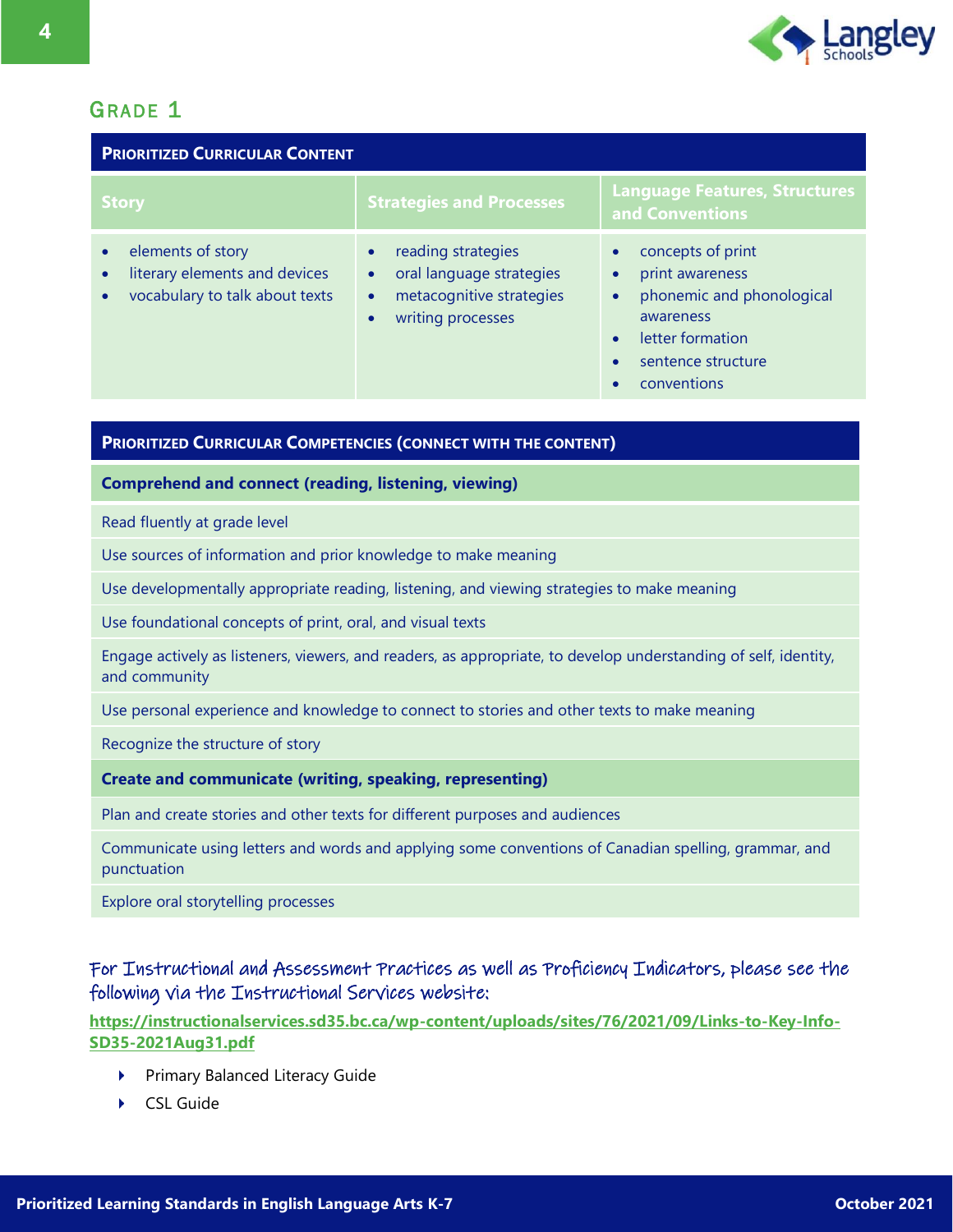

| <b>PRIORITIZED CURRICULAR CONTENT</b>                                                                                                        |                                                                                                                                        |                                                                                                                                              |
|----------------------------------------------------------------------------------------------------------------------------------------------|----------------------------------------------------------------------------------------------------------------------------------------|----------------------------------------------------------------------------------------------------------------------------------------------|
| <b>Story</b>                                                                                                                                 | <b>Strategies and Processes</b>                                                                                                        | <b>Language Features, Structures</b><br>and Conventions                                                                                      |
| elements of story<br>$\bullet$<br>literary elements and devices<br>$\bullet$<br>text features<br>vocabulary to talk about texts<br>$\bullet$ | reading strategies<br>oral language strategies<br>$\bullet$<br>metacognitive strategies<br>$\bullet$<br>writing processes<br>$\bullet$ | features of oral language<br>word patterns, word families<br>$\bullet$<br>letter formation<br>$\bullet$<br>sentence structure<br>conventions |

## **PRIORITIZED CURRICULAR COMPETENCIES (CONNECT WITH THE CONTENT)**

**Comprehend and connect (reading, listening, viewing)**

Read fluently at grade level

Use sources of information and prior knowledge to make meaning

Use developmentally appropriate reading, listening, and viewing strategies to make meaning

Recognize how different text structures reflect different purposes

Engage actively as listeners, viewers, and readers, as appropriate, to develop understanding of self, identity, and community

Use personal experience and knowledge to connect to stories and other texts to make meaning

Recognize the structure of story

#### **Create and communicate (writing, speaking, representing)**

Plan and create stories and other texts for different purposes and audiences

Communicate using letters and words and applying some conventions of Canadian spelling, grammar, and punctuation

Explore oral storytelling processes

## For Instructional and Assessment Practices as well as Proficiency Indicators, please see the following via the Instructional Services website:

- $\blacktriangleright$ Primary Balanced Literacy Guide
- CSL Guide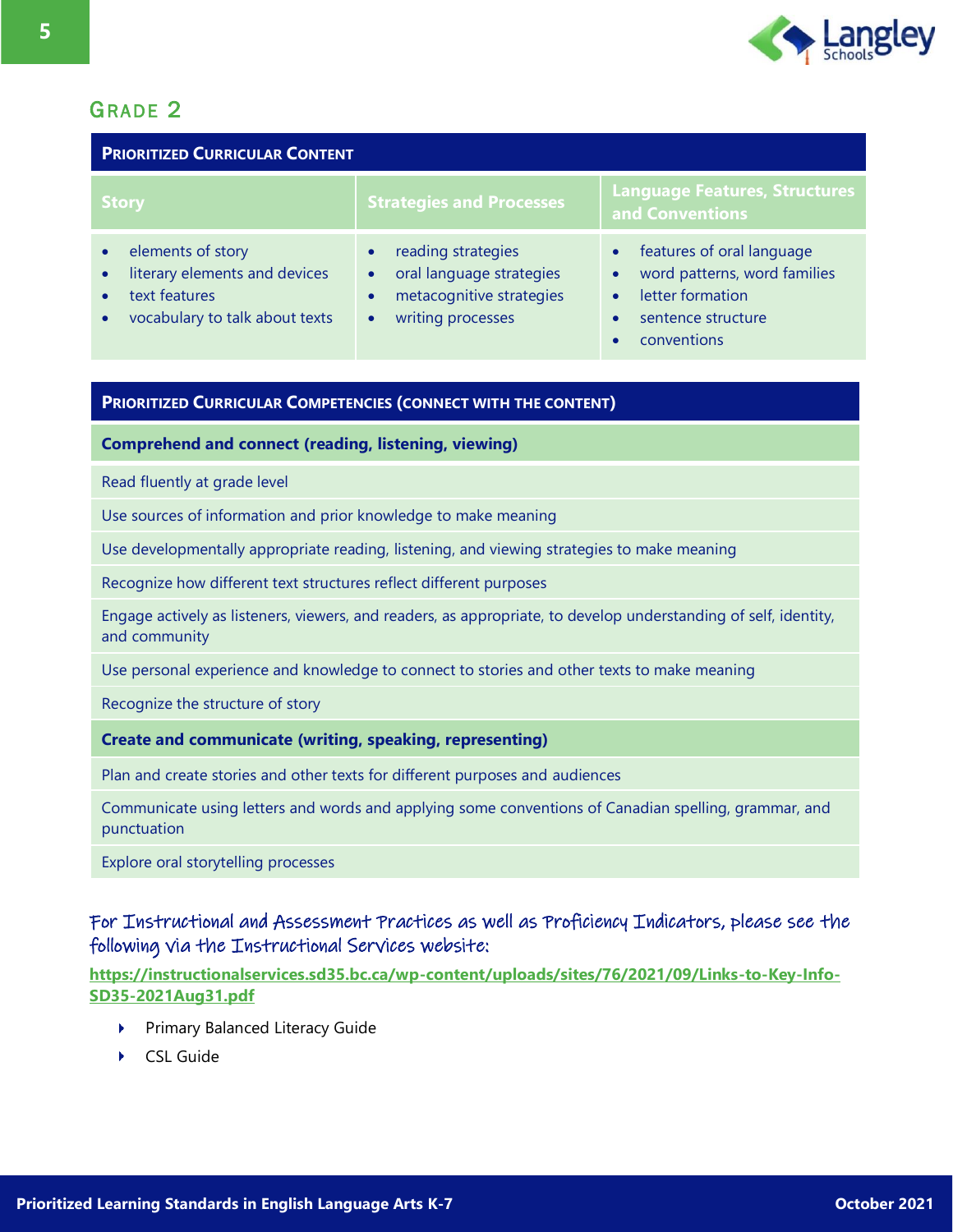

# GRADE<sub>3</sub>

| <b>PRIORITIZED CURRICULAR CONTENT</b>                                                                                                  |                                                                                                              |                                                                                                                                                                           |
|----------------------------------------------------------------------------------------------------------------------------------------|--------------------------------------------------------------------------------------------------------------|---------------------------------------------------------------------------------------------------------------------------------------------------------------------------|
| <b>Story</b>                                                                                                                           | <b>Strategies and Processes</b>                                                                              | <b>Language Features, Structures</b><br>and Conventions                                                                                                                   |
| elements of story<br>functions and genres of<br>$\bullet$<br>stories and other texts<br>text features<br>literary elements and devices | reading strategies<br>$\bullet$<br>oral language strategies<br>metacognitive strategies<br>writing processes | features of oral language<br>$\bullet$<br>word patterns, word families<br>$\bullet$<br>legible handwriting<br>$\bullet$<br>sentence structure<br>conventions<br>$\bullet$ |
|                                                                                                                                        |                                                                                                              |                                                                                                                                                                           |
| <b>PRIORITIZED CURRICULAR COMPETENCIES (CONNECT WITH THE CONTENT)</b>                                                                  |                                                                                                              |                                                                                                                                                                           |

**Comprehend and connect (reading, listening, viewing)**

Read fluently at grade level

Use sources of information and prior knowledge to make meaning

Make connections between ideas from a variety of sources and prior knowledge to build understanding

Use developmentally appropriate reading, listening, and viewing strategies to make meaning

Recognize how different text structures reflect different purposes.

Engage actively as listeners, viewers, and readers, as appropriate, to develop understanding of self, identity, and community

Use personal experience and knowledge to connect to text and make meaning

Recognize the structure and elements of story

**Create and communicate (writing, speaking, representing)**

Exchange ideas and perspectives to build shared understanding

Plan and create stories and other texts for different purposes and audiences

Communicate using sentences and most conventions of Canadian spelling, grammar, and punctuation

Explore oral storytelling processes

For Instructional and Assessment Practices as well as Proficiency Indicators, please see the following via the Instructional Services website:

- Primary Balanced Literacy Guide ь
- CSL Guide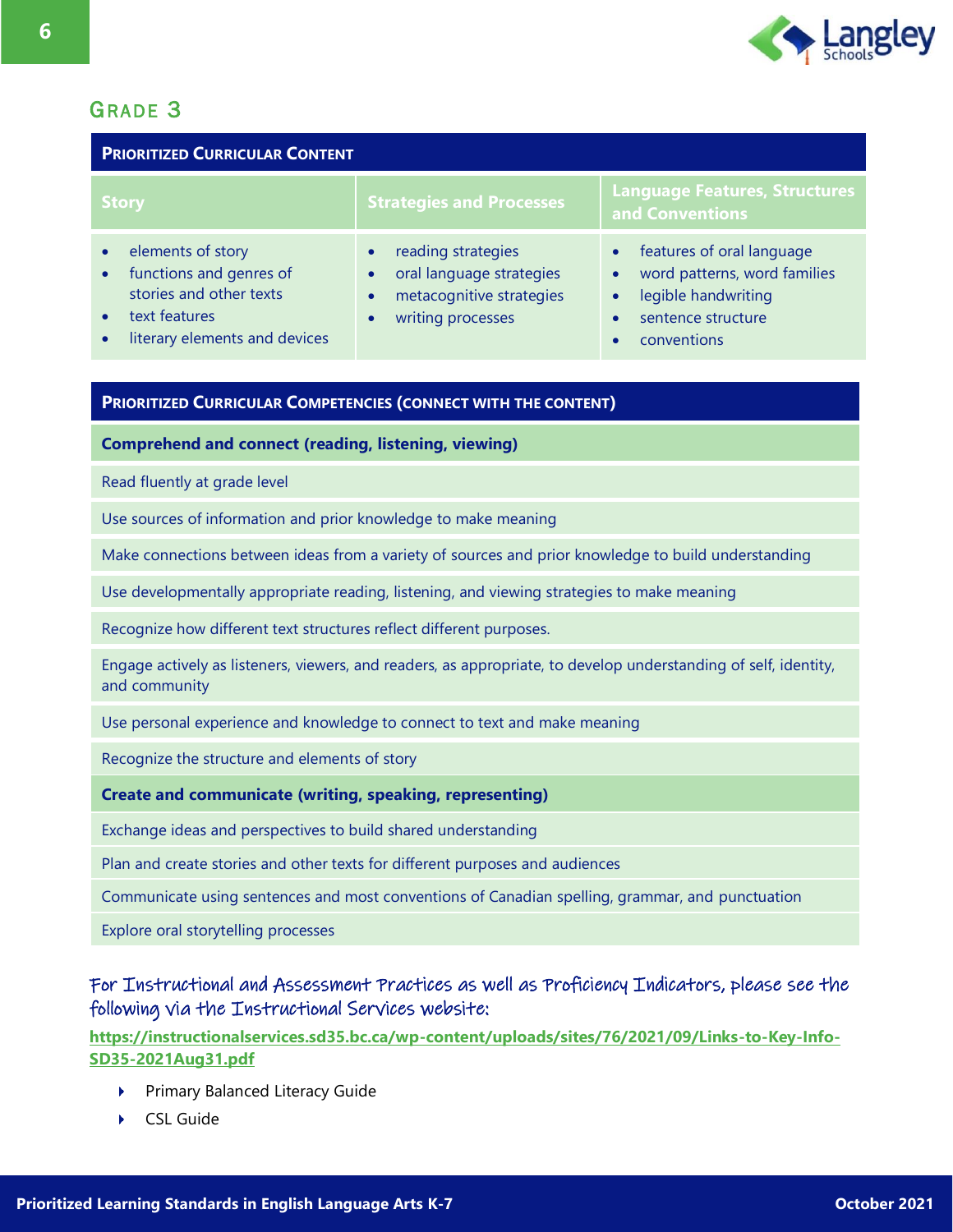

| <b>PRIORITIZED CURRICULAR CONTENT</b>                                                                               |                                                                                                                           |                                                                                                                                             |
|---------------------------------------------------------------------------------------------------------------------|---------------------------------------------------------------------------------------------------------------------------|---------------------------------------------------------------------------------------------------------------------------------------------|
| <b>Story</b>                                                                                                        | <b>Strategies and Processes</b>                                                                                           | <b>Language Features, Structures</b><br>and Conventions                                                                                     |
| forms, functions, and genres<br>$\bullet$<br>of text<br>text features<br>literary elements<br>$\bullet$<br>evidence | reading strategies<br>$\bullet$<br>oral language strategies<br>metacognitive strategies<br>$\bullet$<br>writing processes | features of oral language<br>paragraph structure<br>$\bullet$<br>sentence structure and<br>$\bullet$<br>grammar<br>conventions<br>$\bullet$ |

## **PRIORITIZED CURRICULAR COMPETENCIES (CONNECT WITH THE CONTENT)**

**Comprehend and connect (reading, listening, viewing)**

Access and integrate information and ideas from a variety of sources and from prior knowledge to build understanding

Use a variety of comprehension strategies before, during, and after reading, listening, or viewing to deepen understanding of text

Apply a variety of thinking skills to gain meaning from texts

Use personal experience and knowledge to connect to text and deepen understanding of self, community, and world

Recognize how literary elements, techniques enhance meaning in texts

Show an increasing understanding of the role of organization in meaning

**Create and communicate (writing, speaking, representing)**

Exchange ideas and perspectives to build shared understanding

Use writing and design processes to plan, develop, and create texts for a variety of purposes and audiences

Communicate in sentences and paragraphs, applying conventions of Canadian spelling, grammar, and punctuation

Develop and apply expanding word knowledge

Use oral storytelling processes

## For Instructional and Assessment Practices as well as Proficiency Indicators, please see the following via the Instructional Services website:

- Intermediate Balanced Literacy Guide Þ.
- CSL Guide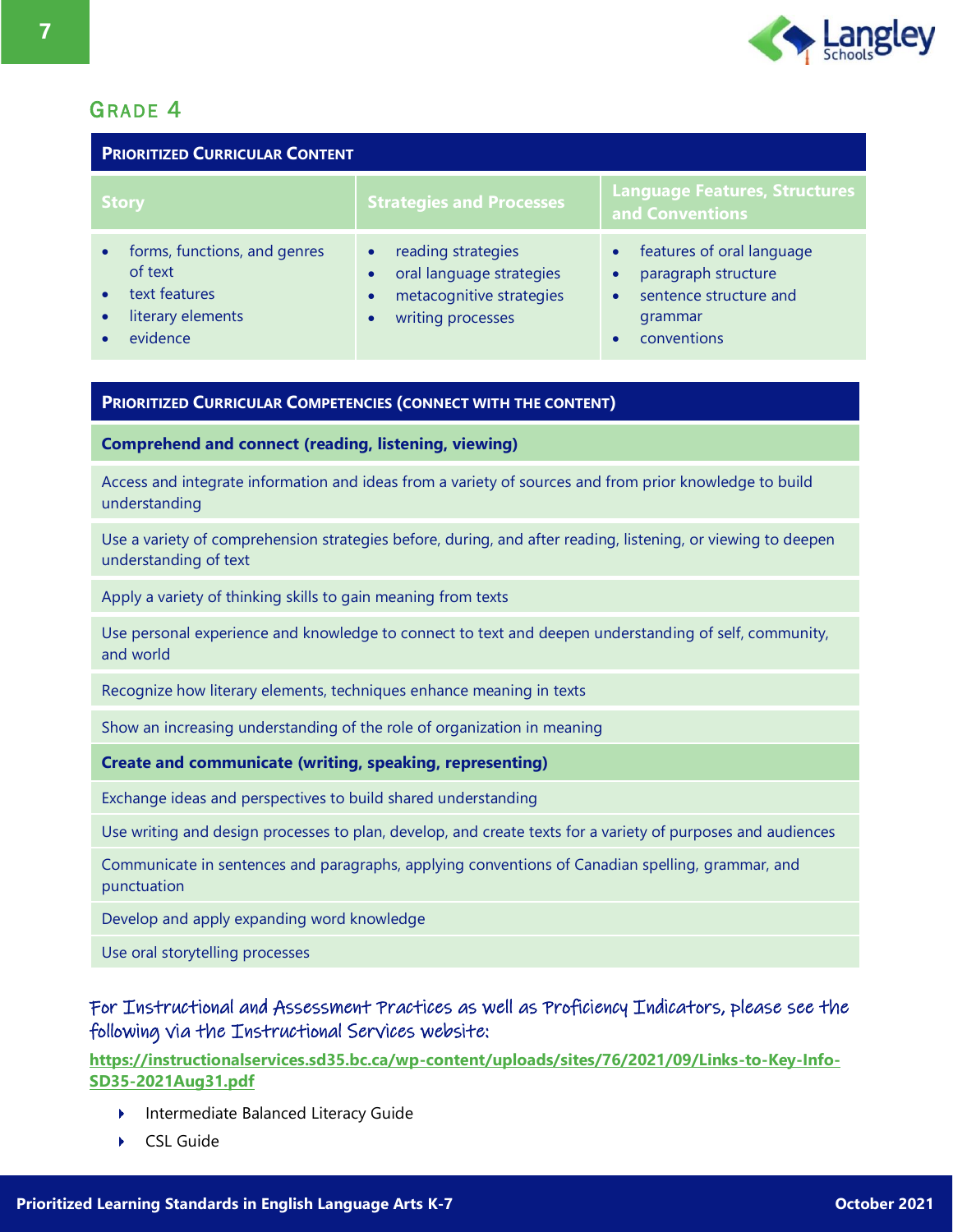

| <b>PRIORITIZED CURRICULAR CONTENT</b>                                                                                   |                                                                                                              |                                                                                                                         |
|-------------------------------------------------------------------------------------------------------------------------|--------------------------------------------------------------------------------------------------------------|-------------------------------------------------------------------------------------------------------------------------|
| <b>Story</b>                                                                                                            | <b>Strategies and Processes</b>                                                                              | <b>Language Features, Structures</b><br>and Conventions                                                                 |
| forms, functions, and genres<br>$\bullet$<br>of text<br>text features<br>literary elements<br>perspective/point of view | reading strategies<br>$\bullet$<br>oral language strategies<br>metacognitive strategies<br>writing processes | features of oral language<br>paragraphing<br>$\bullet$<br>sentence structure and<br>$\bullet$<br>grammar<br>conventions |

## **PRIORITIZED CURRICULAR COMPETENCIES (CONNECT WITH THE CONTENT)**

**Comprehend and connect (reading, listening, viewing)**

Access and integrate information and ideas from a variety of sources and from prior knowledge to build understanding

Use a variety of comprehension strategies before, during, and after reading, listening, or viewing to deepen understanding of text

Apply a variety of thinking skills to gain meaning from texts

Use personal experience and knowledge to connect to text and deepen understanding of self, community, and world

Recognize how literary elements, techniques enhance meaning in texts

Show an increasing understanding of the role of organization in meaning

**Create and communicate (writing, speaking, representing)**

Exchange ideas and perspectives to build shared understanding

Use writing and design processes to plan, develop, and create texts for a variety of purposes and audiences

Communicate in writing using paragraphs and applying conventions of Canadian spelling, grammar, and punctuation

Develop and apply expanding word knowledge

Use oral storytelling processes

## For Instructional and Assessment Practices as well as Proficiency Indicators, please see the following via the Instructional Services website:

- Intermediate/Middle Balanced Literacy Guide
- ▶ CSL Guide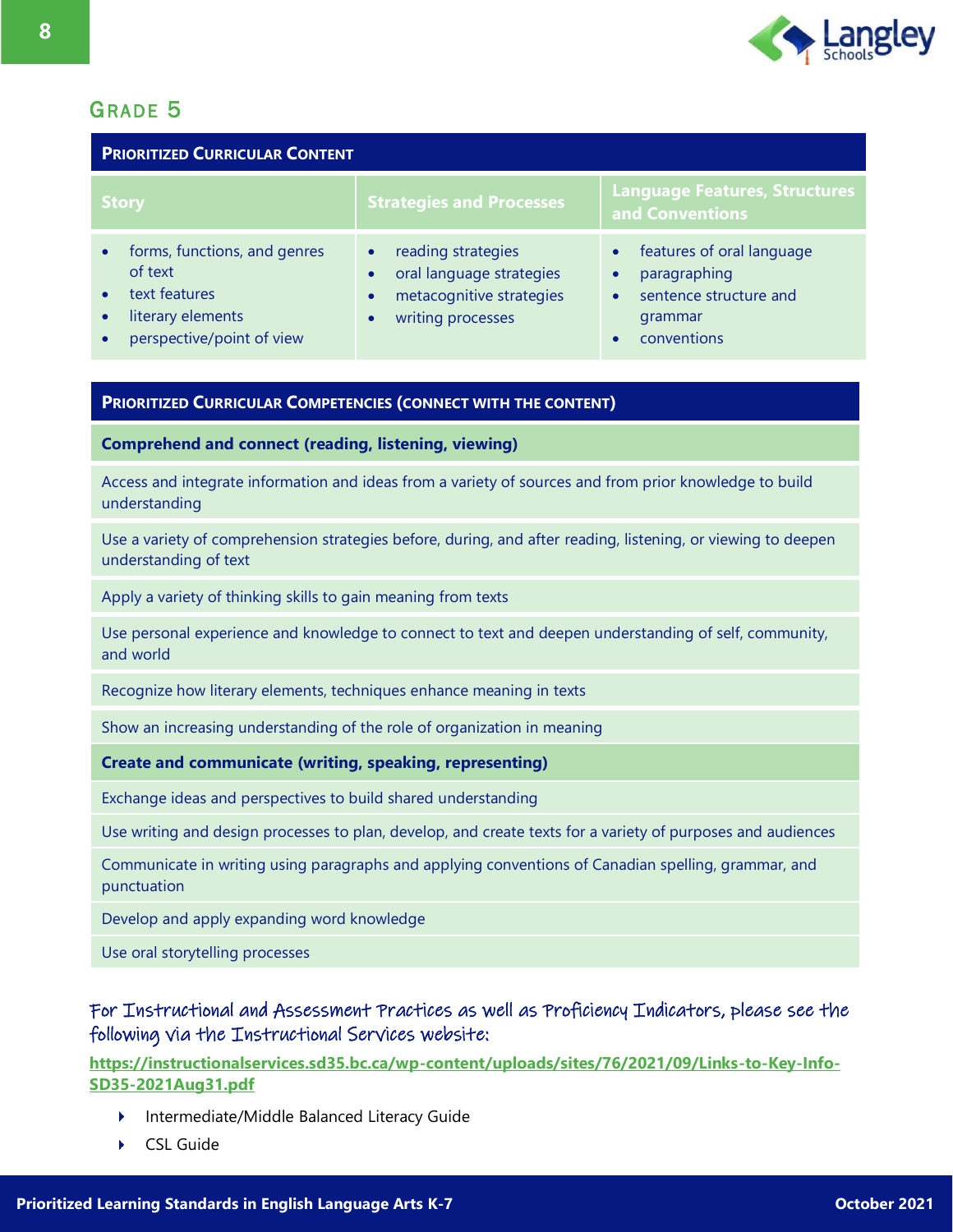

# GRADE<sub>6</sub>

| <b>PRIORITIZED CURRICULAR CONTENT</b>                                                                     |                                                                                                              |                                                                                        |
|-----------------------------------------------------------------------------------------------------------|--------------------------------------------------------------------------------------------------------------|----------------------------------------------------------------------------------------|
| <b>Story</b>                                                                                              | <b>Strategies and Processes</b>                                                                              | <b>Language Features, Structures</b><br>and Conventions                                |
| forms, functions, and genres<br>of text<br>text features<br>literary elements<br>techniques of persuasion | reading strategies<br>$\bullet$<br>oral language strategies<br>metacognitive strategies<br>writing processes | paragraphing<br>language varieties<br>sentence structure and<br>grammar<br>conventions |

## **PRIORITIZED CURRICULAR COMPETENCIES (CONNECT WITH THE CONTENT)**

**Comprehend and connect (reading, listening, viewing)**

Access information and ideas for diverse purposes and from a variety of sources and evaluate their relevance, accuracy, and reliability

Apply appropriate strategies to comprehend written, oral, and visual texts, guide inquiry, and extend thinking

Think critically, creatively, and reflectively to explore ideas within, between, and beyond texts

Construct meaningful personal connections between self, text, and world

Respond to text in personal, creative, and critical ways

Understand how literary elements, techniques enhance and shape meaning

**Create and communicate (writing, speaking, representing)**

Exchange ideas and viewpoints to build shared understanding and extend thinking

Use writing and design processes to plan, develop, and create engaging and meaningful literary and informational texts for a variety of purposes and audiences

Use an increasing repertoire of conventions of Canadian spelling, grammar, and punctuation

## For Instructional and Assessment Practices as well as Proficiency Indicators, please see the following via the Instructional Services website:

- Intermediate/Middle Balanced Literacy Guide
- CSL Guide